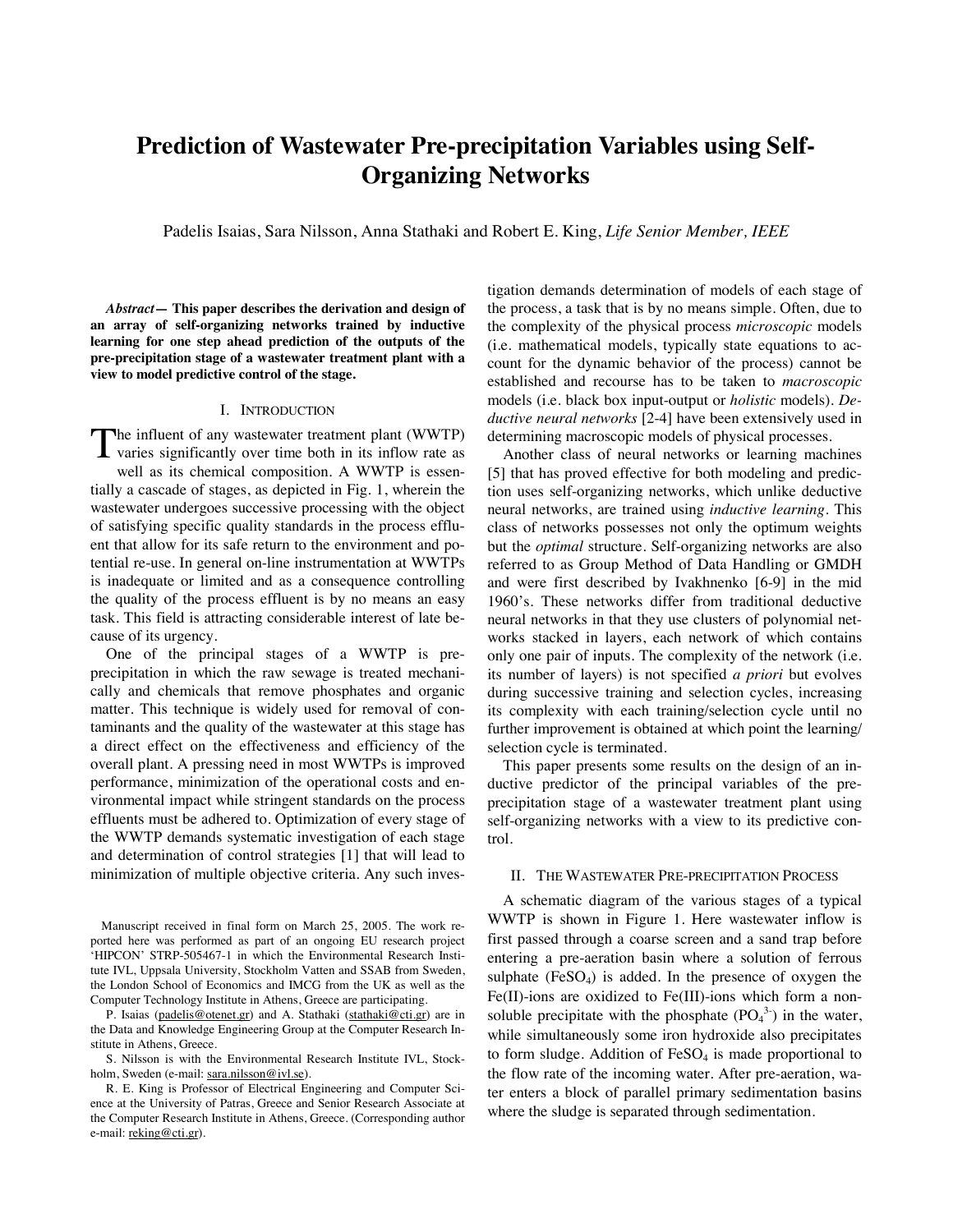Samples of the key variables at the inputs and outputs of the pre-precipitation stage that precedes the Activated Sludge Process were taken at regular intervals over a three day period. Precipitation and flocculation in the preprecipitation stage is directly affected by the *pH* of the water inflow. The Chemical Oxygen Demand or COD (*COD,*   $g/m<sup>3</sup>$ ) defines the organic contents of the water and is a measure of the fraction of the pollutant contents of the water that can be oxidized by an agent. When reaching the recipient, the organic material will consume oxygen when degraded, causing oxygen depletion. Phosphorus (*P-tot*, g/m<sup>3</sup>) appears in different forms in wastewater. Phosphorus bound in organic compounds is referred to as organic phosphorus while inorganic phosphorus, also called soluble phosphorus, consists of polyphosphate and orthophosphate. *P-tot* comprises the total phosphorus in the water. Discharge of phosphorus can cause eutrophication of the recipient.

nonlinear and time-varying, compounding the problem of establishing a sufficiently simple *microscopic* model which can be used for simulation, prediction and control. In some cases such models can be derived from first principles [1] but this is a laborious and time-consuming procedure that invariably is followed by exhaustive field tests to verify and validate the model under different operating conditions.

 In this paper we focus attention on prediction of the output of the pre-precipitation stage of a WWTP using selforganizing network techniques [10-14] with a view to using the predicted variables for model predictive control of the stage. Since our objective here is to derive a *macroscopic* (i.e. input-output or black-box) model of the pre-treatment process, self-organizing networks were examined at length for.



 *Coarse Grid and Sand Trap Pre-precipitation Stage* 

## Fig. 1. Schematic diagram of the overall WWTP

Conductivity (*Cond, µS/cm*) is a measure of the ionic contents of the water and indirectly the composition of the water. This is true also for ammonium which constitutes a major part of the total amount of nitrogen in the wastewater. Suspended Solids  $(SS, g/m<sup>3</sup>)$  is a measure of the suspended solids in the water and is defined as the amount of particles larger than 0.45 μm in the water. A major part of the SS is organic material, and can except for turbidity, cause oxygen depletion. Samples were taken 5 times an hour from the water inflow and outflow after the pre-sedimentation stage. The samples were pooled to represent the water for the current hour (i.e. 5 samples per pool). To filter the samples for  $COD<sub>f</sub>$ , *P-tot<sub>f</sub>* and *SS<sub>f</sub>* a glass fiber filter was used.

 The pre-precipitation stage in a WWTP is a dynamic process whose inputs and outputs are time-varying. The outputs are invariably corrupted by random variations and instrument noise, a fact that makes accurate prediction for subsequent control difficult at best. Dynamic systems whose components and structure are known are most often represented by differential or difference equations where the rate of change of each state is a function of the state and the forcing function. Real world processes are mostly

#### *Activated Sludge Process Settler*

Unlike classical feed-forward deductive neural networks, whose structure is pre-defined [3,4], self-organizing networks have a layered structure that evolves during the training/selection process [12,14]. Starting with a simple structure, learning is followed by selection in which only those branches of the network that contribute significantly in predicting the output are retained, while those that do are appropriately pruned. Network evolution requires successive addition of new layers of neurons and leads to increasing complexity and thereby increasing fidelity. The evolutionary procedure terminates when the error norm no longer decreases.

## III. THE SELF-ORGANIZING PNN PREDICTOR

 Self-organizing predictors belong to the class of multilayered polynomial networks (PNNs) that have proved very effective in practice in both modeling and prediction. Two salient features of this class of networks differentiate them from conventional *deductive* neural networks:

- Their structure evolves during training instead of being predefined. Thus there is no need for initial guessing about the size of the network.
- By their very nature self-organizing networks cannot be over-trained.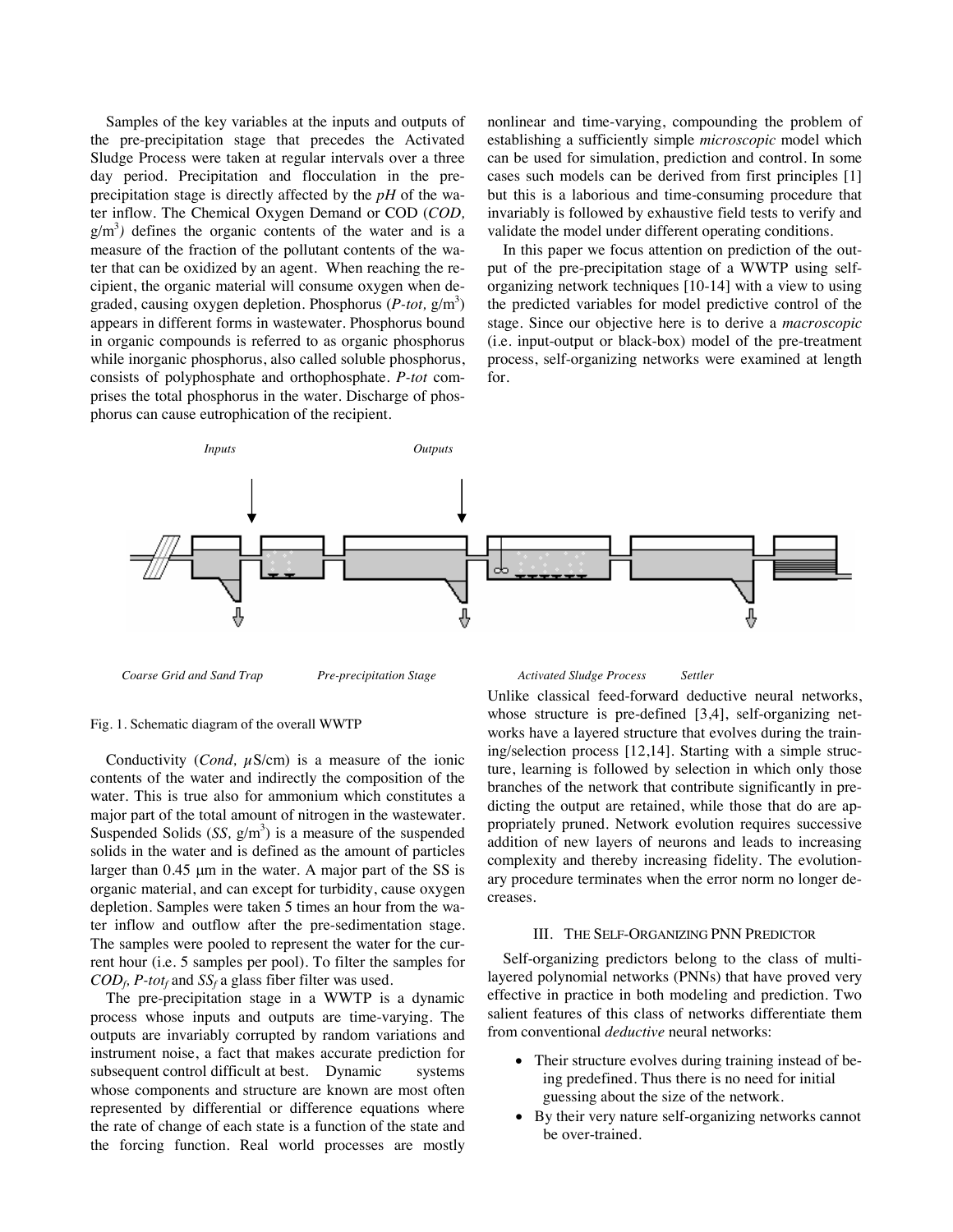To achieve the latter property, the data set is divided into three subsets: the *Training Set*, the *Selection Set* and the *Evaluation Set*. The nodes of a self-organizing polynomial network are N-*Adalines*, i.e. *Adalines* with a nonlinear preprocessor. Six parameters (weights) are needed to define such a function. The main steps required in training this class of networks are:

- Define the signals which will be considered as inputs to the network. When used for prediction, past values of the output could be used only, while for a modeling application signals that have a causal relation with the output should be considered as inputs to the network.
- A self-organizing multi-input network can generate only one output signal. For the multi-output case the number of networks that must be trained is equal to the number of outputs. These networks need not have the same structure and therefore require individual training.
- Preprocessing data affects network training significantly. Instead of using raw data its is often advantages The following normalization is commonly used:

$$
x = \frac{m - \overline{m}}{\sigma}
$$

where *m* is the measured variable,  $\overline{m}$  is its mean value and  $\sigma$  is its standard deviation over a finite data set.

- In a real application noise in the measurements has to be taken into account as well. In modeling tasks, noise can be helpful (a well known result from system identification theory) but for prediction in contrast, pre-processing (data smoothing) is essential since random noise in the data leads to misleading results and increased computation.
- From the moment the input signals are specified it is necessary to specify the time span in the past to use. In the self-organizing technique this decision is not critical in principle, since unnecessary nodes are pruned in any case. To be more specific, given a time  $x \in \mathbb{R}^N$  it is desired to predict one step ahead using *d* past samples, define a signal matrix whose first column is  $\left[ x_1 x_2 ... x_{d+1} \right]^T$  and last row is  $[x_{d+1} x_{d+2} ... x_N]$ . All other columns are delayed versions of the first. This structure can be expressed by the *Hankel* matrix:

$$
H = \begin{bmatrix} x_1 & x_2 & \dots & x_{N-d} \\ x_2 & x_3 & & \\ \vdots & \vdots & & \vdots \\ x_{d+1} & x_{d+2} & \dots & x_N \end{bmatrix}
$$

It is clear that the last row constitutes the desired output array and all other rows are the elements of the predicted array.

- The first layer of the node consisting of PNNs can now be created. One technique for generating these is to use combinations of data values in the form of ordered pairs in a computationally efficient manner. The method used here finds the indices of the non-zero entries of an upper triangular matrix of appropriate dimensions.
- Each node generates the desired output and is trained using the *Widrow-Hoff* learning rule [2-4]. Training is terminated either when some error criterion (e.g. mean square error of the Training Set) is obtained or when the maximum number of epochs is reached.
- Having computed the trained layer, selection of the best neurons follows. The MSE of the Selection Set is subsequently computed for each neuron and those neurons yielding comparatively large error are discarded.
- The outputs of the post-selection neurons (i.e. survivors) constitute the inputs of the next layer. Addition of further layers is not called for when either the minimum MSE increases or when a predefined maximum number of layers has been reached.
- The performance of the network is ascertained using the Evaluation Set. It sis noted that the Selection Set contains new data since it has not hitherto been used for training.

 The generalized transfer relationship between the inputs and the output of a MISO self-organizing network can be approximated by an infinite Volterra-Kolmogorov-Gabor (VKG) polynomial, the analog of a continuous Volterra series:

$$
y = a_0 + \sum_{i=1}^n a_i x_i + \sum_{i=1}^n \sum_{j=1}^n a_{ij} x_i x_j + \dots
$$

where  $n$  is the number of inputs. This polynomial can approximate any stationary random sequence of measurements. Ivakhnenko showed that the VKG series could be expressed as a cascade of low order polynomials using only pairs of inputs and employing an iterative perceptron - like procedure to approximate the VKG polynomial to any degree of accuracy by interconnecting an increasing number of low order polynomials. As the procedure proceeds, furthermore, it is found that many node connections do not contribute significantly to the final result and can safely be pruned to permit only the essential relationships to evolve.

 To simplify the procedure, consider here the case of a single polynomial network that involves only a single pair of inputs  $(y_i, y_j)$  to generate an output equal to the inner product  $y = \langle W, Y \rangle$ , where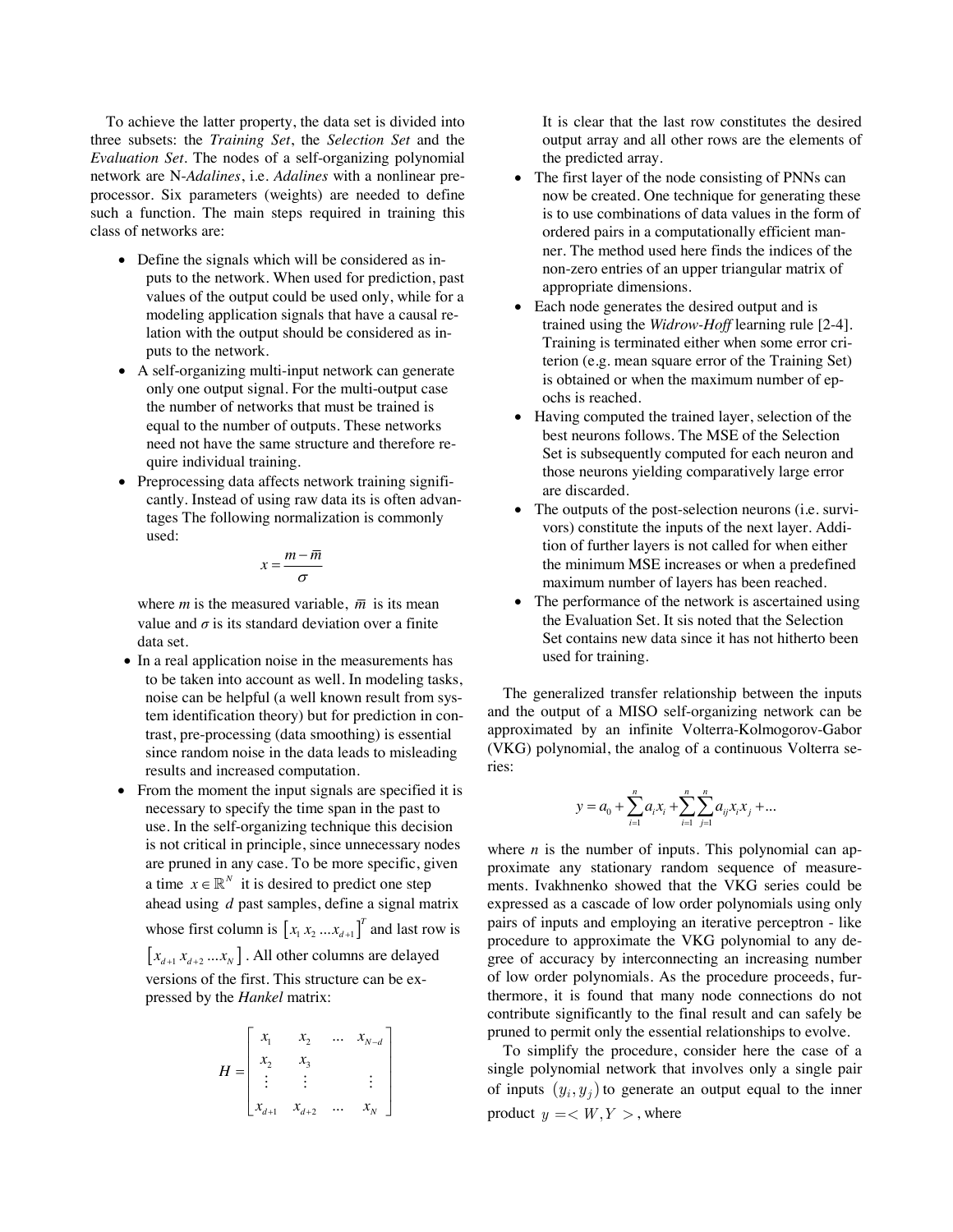$$
Y = \left[1 \ y_i \ y_i^2 \ y_i y_j \ y_j^2 \ y_j\right]^T
$$

is the output array while the weight vector is given by

$$
W = \begin{bmatrix} w_0 & w_1 & w_2 & w_3 & w_4 & w_5 \end{bmatrix}^T
$$

 During each phase of evolution, the weights of the networks in each layer are determined and those branches that lead to high mean squared errors are pruned, the 'best' branches that yield minimum MSE being retained. Interestingly, the computational effort and speed of learning of this class of networks is much less than that required to train a corresponding conventional feed-forward ANN due of the polynomial nature of the optimization problem.

 Using only two variables as inputs per neuron requires computation of 6 weights per neuron in every layer. Training such a network consists of configuring the network by starting from the input layer which involves a total of  $3n(n - 1)$  weights, where *n* is the number of input variables. It is clear that the number of neurons in each layer increases roughly as the square of the number of inputs. A finite training set, which is sufficiently long to represent the underlying physical process, but not too long as to lead to over-training, is used in the training/selection procedure. The length of this time series is a result of experimentation and is heuristic. The optimum weights for each neuron at each layer are then computed using any training algorithm. The delta rule of *Widrow and Hoff* is commonly used because of its simplicity. The speed of convergence can be increased significantly using more sophisticated methods. The training algorithm is given by the recursion:

$$
W_{k+1} = W_k + \mu \frac{X_k}{|X_k|^2} (y_k^d - W_k^T X_k)
$$

where  $W_k$  is the neuron weight vector and  $X_k$  is the total neuron input vector at time  $k = 1, 2, \dots K$ . The desired output is given by  $y_k^d$  and  $\mu \approx 0.001$  is the learning rate. When the error norm of the output of the training set reaches a minimum then the weights of the neuron in that layer are held constant and training for that layer is terminated.

 Following learning, a new data set, often shorter than the *training* set and termed the *selection* set, is fed to the network and the error norm for each neuron is recomputed. Those neurons that yield inordinately large errors are subsequently pruned as they are deemed to contribute to the end result insignificantly. This is an essential difference between self-organizing and conventional deductive neural networks. Network complexity is then increased by two degrees by adding a second layer and the procedure of training and selection is repeated once more. This procedure continues as many times as the overall error norm no longer decreases or when only one neuron remains in the current layer. At this point the evolutionary procedure is terminated.

For the case of one step ahead prediction only the current value the output and its most recent past values need only be used. The time span into the past required to predict the next value could also be determined inductively using this class of networks.

In the case study, samples of measurements were taken from the outflow of the pre-precipitation stage every hour over a 3 day measurement campaign. The physical measurements are shown as continuous lines while the values predicted by the self-organizing network are shown as dashed lines. It is seen that even with two or three layer networks and two previous data values, fidelity is quite acceptable.



Fig. 2. Self-organizing network for one step ahead prediction of *Cond*.

Examples of the inductive networks that evolved during training are shown in Figs. 3 and 4. The first shows a simple two layer predictor of the variable *Cond*. It is seen that the last measurement  $y_k$  and only the previous values  $y_{k-1}$  and  $y_{k-3}$  are required to predict the next output. Interestingly, the data value two time samples in the past  $y_{k-2}$  does not enter the expression for the predicted output.

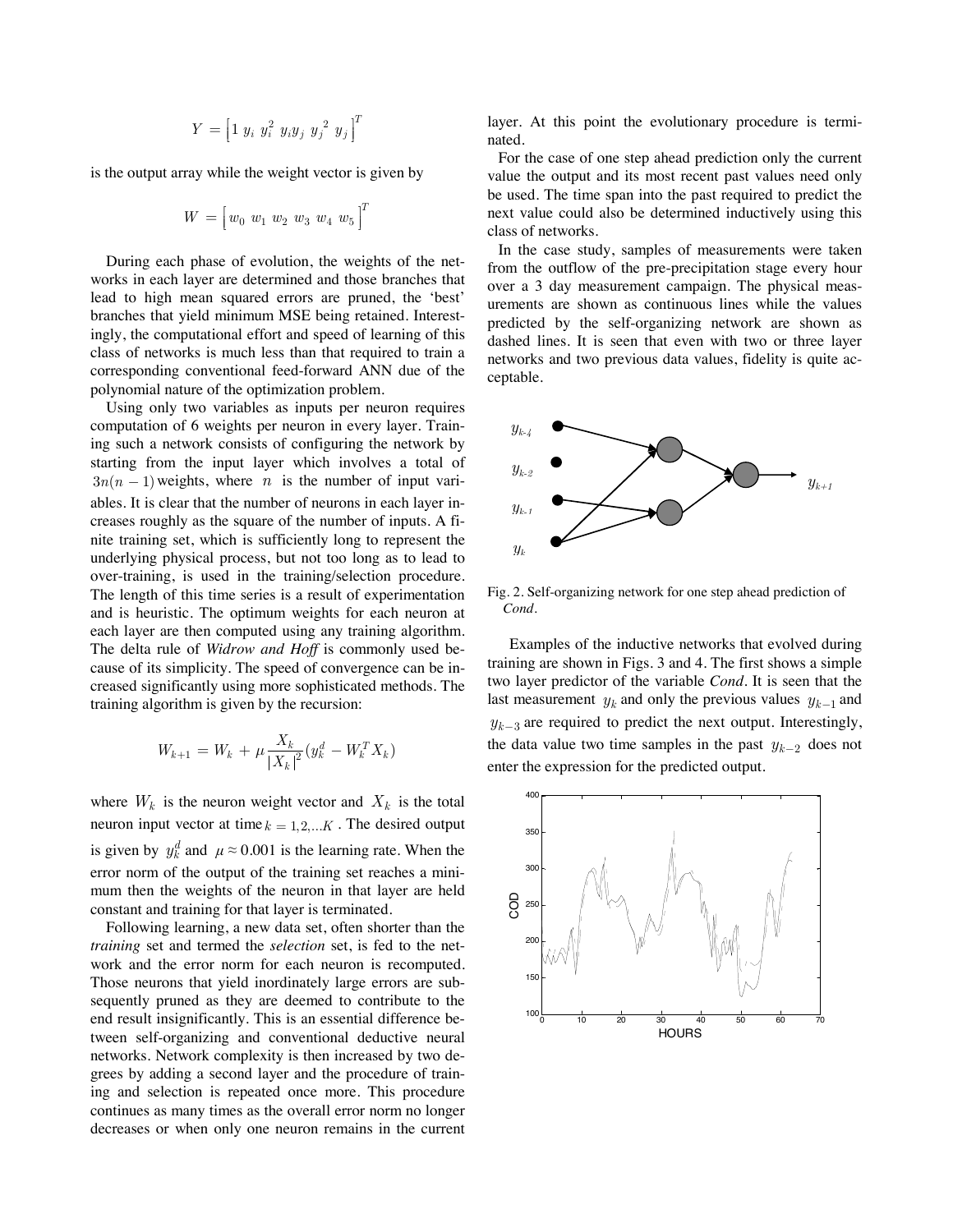



Fig. 2. Comparison of examples of predicted (dashed lines) and measured values (continuous lines) of the principal output variables of the pre-treatment stage of the WWTP.

Despite the apparent simplicity of the two layer network, the functional relationship between the predicted value  $y_{k+1}$  and the current and past values is quite complex. Here, for instance:

 $y_{k+1} = -0.00757 - 0.09308y_{k-3} - 0.03263y_{k-3}^{3}$ +0.05634*yk-3yk+*0.02711*yk 2 +*1.434*yk*  +0.01229(-0.00685-0.2009*yk-3*-0.07043*yk-32*  +0.1216*yk-3yk*+0.03819*yk 2*  +1.124*yk*) *2* +0.00327(-0.00685  $-0.2009y_{k-3}$ -0.07043 $y_{k-3}$ <sup>2</sup>+0.1216 $y_{k-3}y_k$ +0.03819*yk 2* +1.124*yk*)(-0.02712 -0.7772*yk-1-*0.09284*yk-12* +0.1605*yk-1yk*  +0.01809*yk 2* +1.754*yk*)*-*0.01840(-0.02712 -0.7772*yk-1-*0.09284*yk-12* +0.1605*yk-1yk*  $+0.01809y_k^2+1.754y_k)^2-0.4047y_{k-1}$  $-0.04834y_{k-l}^2+0.08357y_{k-l}y_k$ 

The network for predicting the  $COD<sub>f</sub>$  is shown in Figure 4 and is considerably more complex than the first case requiring three layers before acceptable fidelity is achieved. It